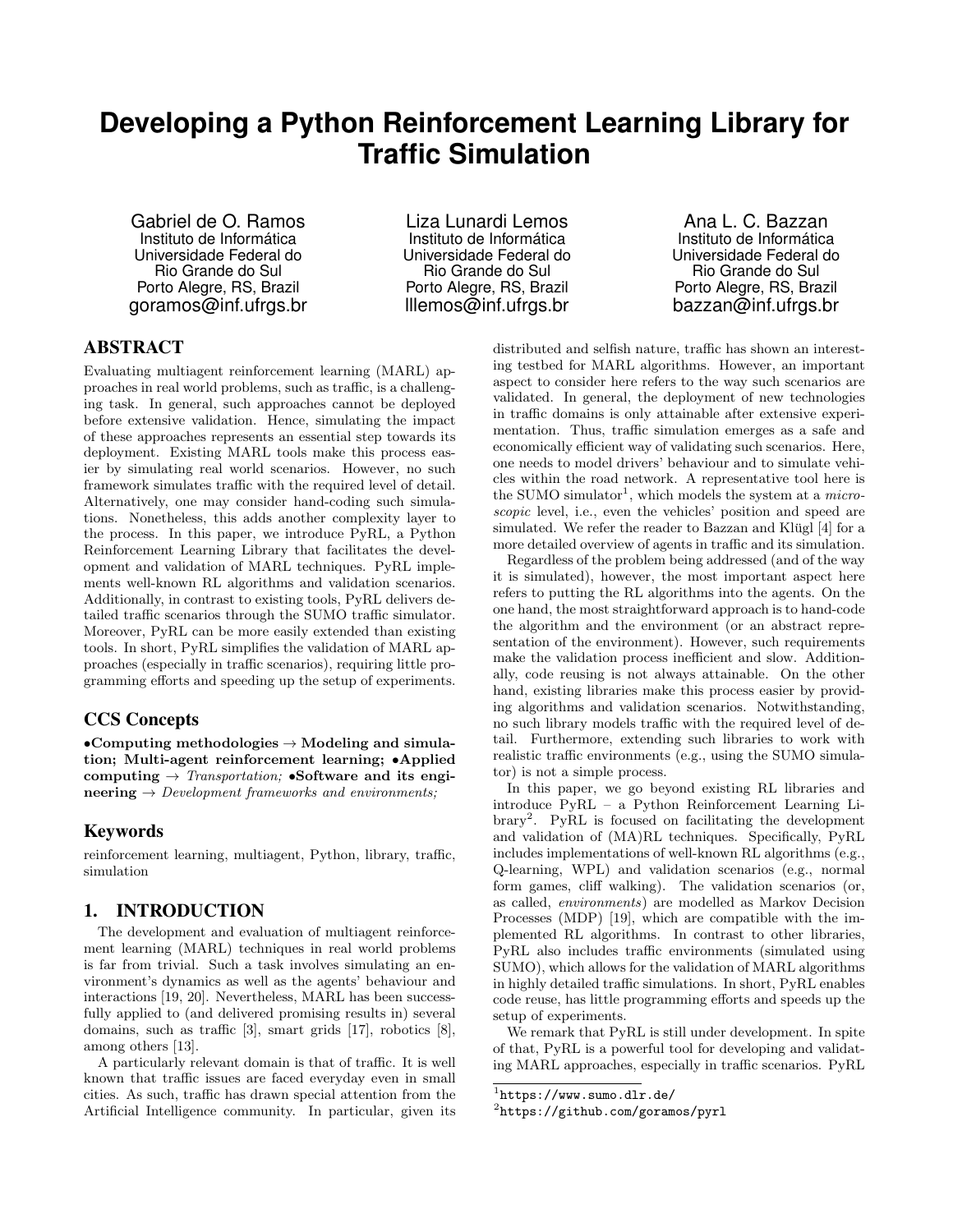is written in Python and has  $\text{SciPy}^3$  as its main dependence. As for the traffic environments, PyRL also requires the SUMO simulator and the  $py$ \_expression\_eval $^4$  library.

This paper is structured as follows. Alternatives to PyRL are presented in Section 2. Section 3 details PyRL's architecture. Examples on how to use and extend PyRL are discussed in Sections 4 and 5, respectively. Final remarks are presented in Section 6.

# 2. RELATED TOOLS

In this section we review some of the alternatives to PyRL and discuss their drawbacks. Recall that the objective of PyRL is to enable simpler and faster validation of (multiagent) RL algorithms in different scenarios, especially in traffic. The most straightforward alternative to PyRL refers to hand-coding algorithms and experiments from scratch. However, this is a time-consuming task, which requires extensive verification and is subject to failures. Moreover, this approach neglects code reusability.

Existing RL frameworks represent another alternative to PyRL. An interesting one is the Reinforcement-Learning-Toolkit [18], which comprises a collection of RL algorithms and demos. However, algorithms and scenarios are not independent modules, but part of a single code. Consequently, changing an algorithm or scenario may be complex. In fact, such a toolkit would be better defined as a set of RL examples than an RL library itself.

Another relevant tool is OpenAI Gym [6], which provides several environments for testing an RL algorithm. The focus of OpenAI Gym is on testing and comparing RL algorithms and making the results publicly available. As such, OpenAI Gym only provides the environments, not the algorithms. The lack of algorithms is the main limitation of OpenAI Gym as compared to PyRL. In fact, implementing state-of-the-art algorithms is frequently far from trivial. Additionally, no traffic scenario is provided with OpenAI Gym.

A final worth mentioning tool is PyBrain [16], a machine learning library that also includes RL algorithms and problems. In terms of functionality, PyBrain is similar to PyRL. Both PyBrain and PyRL can be extended with additional modules, though PyBrain includes more algorithms and scenarios natively. However, PyBrain's code is overly modularised, making the inclusion of new algorithms and environments more difficult than in PyRL.

As seen, existing tools and libraries do not achieve the same level of extensibility as PyRL does. Moreover, PyRL is the only RL library with native integration with a traffic simulation tool (i.e., SUMO simulator). Although the other platforms can be extended with traffic scenarios, this is not a trivial task and may involve extensive validation. Hence, PyRL represents one of the easiest and fastest ways of validating RL approaches in traffic domains.

## 3. ARCHITECTURE

PyRL simulates a reinforcement learning problem through abstractions of its environment and agents. The basic structure of PyRL is depicted in Figure 1, where Environment models the problem under consideration and Learner models a learning agent that interacts with the environment. PyRL provides a few different environments and learning



Figure 1: Diagram of PyRL's components and their interaction.

algorithms. The environment is represented as an MDP, which can be simulated internally or externally (e.g., using a third-party simulator). For instance, the simulation of traffic scenarios in PyRL is performed using the SUMO simulator. An environment supports one or more agents. Each agent is an instance of the Learner class, which implements a reinforcement learning algorithm. The ExplorationStrategy class provides exploration strategies to be used by the learning algorithms. More details on each of these classes are presented in the next subsections.

The basic steps for setting up a PyRL simulation are as follows. Firstly, an environment must be instantiated and its parameters defined. Secondly, the agents must be instantiated together with its parameters and exploration strategy. Finally, the simulation can be run for any given number of episodes. The main advantage of PyRL over hand-coding an experiment from scratch (e.g., implementing an environment and a learning algorithm) is that once an Environment and a Learner are created, they can be used with any other available PyRL module with little effort. Examples on how to extend PyRL are presented in Section 5.

## 3.1 Environment Class

The Environment class models a reinforcement learning problem by means of an MDP. Specifically, it provides the abstract implementation of an MDP and the methods required for controlling and interacting with it. Observe that Environment only provides the abstract structure required by all PyRL environments. An environment itself and the corresponding MDP are implemented through a subclass of Environment. In other words, the states, actions, transitions and rewards of the MDP are only implemented in the child class. In order to create an environment, the following abstract methods must be implemented:

- $\text{\_init\_\_}$ (self): initialises the attributes of the environment, including a data structure for representing the MDP.
- get\_state\_actions(self, state): returns the set of actions available in the specified state.
- run\_episode(self, max\_steps): runs a complete simulation episode (or up to max\_steps). The episode duration (number of steps) depends on the problem being modelled.
- run\_step(self): runs a single step within an episode. In a step, all agents choose their actions and receive the corresponding rewards.

<sup>3</sup> https://www.scipy.org/

<sup>4</sup> https://github.com/Axiacore/py-expression-eval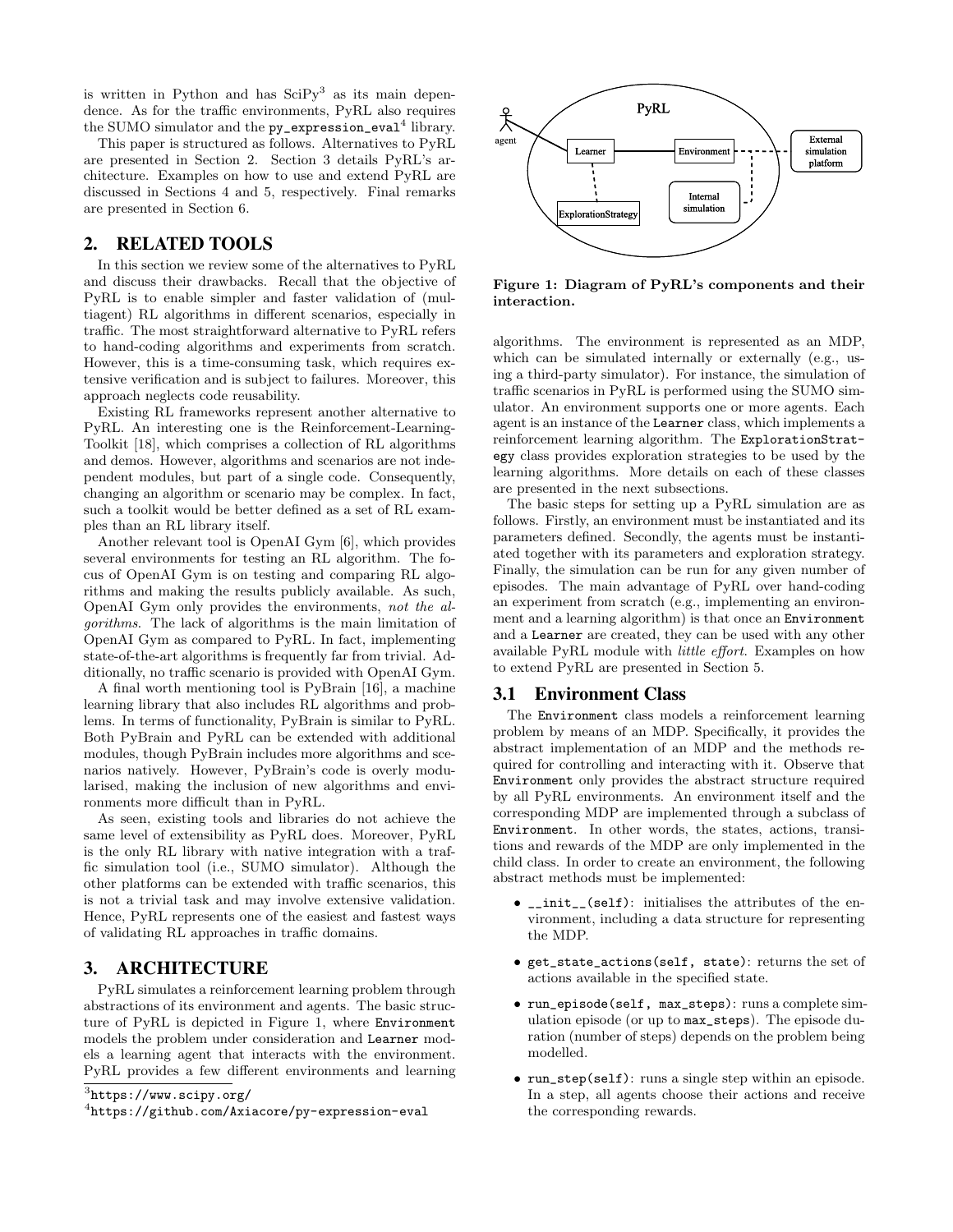Whenever an environment is instantiated, its  $\text{__init}\text{__}$ method initialises its attributes and creates the internal representation of the MDP. The same is done with the agents (as shown next, in Section 3.2). The Environment superclass keeps a list with the agents working on it. This list is updated with the register\_learner method, which is called by each agent once created. The get\_state\_actions method enables the agents to observe the set of actions available in a given state. This method is specially useful when the agents are exploring unknown states.

The run\_episode method is responsible for controlling a complete episode of the simulation. As such, it runs an step for the specified number of times, or up to a point where all agents have reached their goals. The run\_step method is more specific, and implements the interaction of the agents with the environment on each simulation step. Precisely, it processes the agents' actions, computes the current state of the world, and then provides the corresponding reward to the agents. This is the basic flow of an RL problem.

In the current version of PyRL, the following environments are available:

- CliffWalking: a single-agent, 4x12 grid-world environment [19]. The agent starts in the lower left corner (starting state) and must cross the environment to reach the lower right corner (goal state). However, there is a cliff between the starting and goal states, which should be avoided by the agent. The MDP is modelled as follows. Each grid cell represents a state. In each state, the agent can move in four directions: right, left, up, and down (some movements have no effect in edge states). Each visited state incurs a reward of -1, except for the cliff and goal states (a.k.a. ending states), which incur a reward of  $-100$  and  $+100$ , respectively. Transitions are deterministic, i.e., the action taken is always the actually chosen one.
- TwoPlayerTwoAction: a generalisation of two-playertwo-action normal form games [9]. This class provides some classic games (such as prisoners dilemma, matching pennies, coordination game, battle of the sexes) and allow the creation of user-defined ones as well. The game to be used must be specified at the time of instantiation.
- SUMO: a multiagent traffic scenario simulated using the SUMO simulator. In this scenario, each agent has an origin and a destination, and must find a route that minimises its travel cost. The road network follows the SUMO specification and must be specified at the time of instantiation. The MDP is modelled as follows. States are intersections. The actions in a particular intersection correspond to its outgoing roads. Transitions are deterministic. The reward for crossing a road is its negative travel time (i.e., a travel time of 10 is interpreted as -10 reward). Observe that the agents do not know their routes a priori here, i.e., they must learn their route link-by-link.
- SUMORouteChoice: another multiagent traffic scenario simulated with SUMO. As opposed to the SUMO environment, here the agents know their routes a priori. As for the SUMO environment, the road network follows the simulator specification and must be specified at the time of instantiation. This scenario is modelled as a

stateless MDP. The actions of an agent correspond to the available routes between its origin and destination. Again, transitions are deterministic and the reward for crossing a route corresponds to its negative travel time.

## 3.2 Learner Class

The Learner class models an agent by means of a reinforcement learning algorithm. Basically, it provides abstract methods for acting in the environment and receiving feedback from it. As for the Environment class, Learner only provides the abstract structure required by all PyRL learners. Any RL agent is then modelled as a subclass of Learner. The following abstract methods are provided with the Learner class:

- \_\_init\_\_(self): initialises the learner's attributes, including those of the learning algorithm (such as the Q-table, in the case of Q-learning).
- act(self, state, available\_actions): chooses and returns the action to be taken by the agent in its current state. The way such decision is made depends on the algorithm being implemented and may employ an ExplorationStrategy. The current state and corresponding actions may be received as parameters, if necessary. This method is divided into five parts (act1, act2, act3, act4, and act\_last) to ensure agents are synchronised, if needed (it may be necessary when the agents communicate to each other).
- feedback(self, reward, new\_state, prev\_state, prev\_action): receives the reward corresponding to the action chosen in act. Such reward is used to update the agent's knowledge in accordance with the corresponding RL algorithm. This method is divided into four parts (i.e., feedback1, feedback2, feedback3, and feedback\_last) following the same reasoning of the act method.

The \_\_init\_\_ method is called once, when the agent is created. Here, the agent registers to the environment by calling the register\_learner method (as seen in Section 3.1). Afterwards, the agent builds its internal representation of the MDP by calling the environment's get\_state\_actions method. In general, the agent can only observe the actions on its current state. As such, the agent's internal representation of the MDP is built progressively, as the agent explores the environment.

The most important methods of a Learner are the act and feedback ones. At every step of an episode, the agent can select an action based on its current state and knowledge. The act method is responsible for choosing such an action and returning it to the environment. The action here may be chosen using an ExplorationStrategy (more details in Section 3.3) or an internal procedure. Afterwards, the environment provides a reward to the agents by calling the agents' feedback methods. These methods use the received reward to update the agents' experience (e.g., updating the Q-table in the case o Q-learning). Observe that multiple act and feedback methods are available. The idea here is to synchronise the agents at specific decision points while acting or receiving feedback. For instance, algorithms that employ some kind of communication among the agents may require that, before making a final decision, all agents have made an intermediate decision. In this case, if the agents are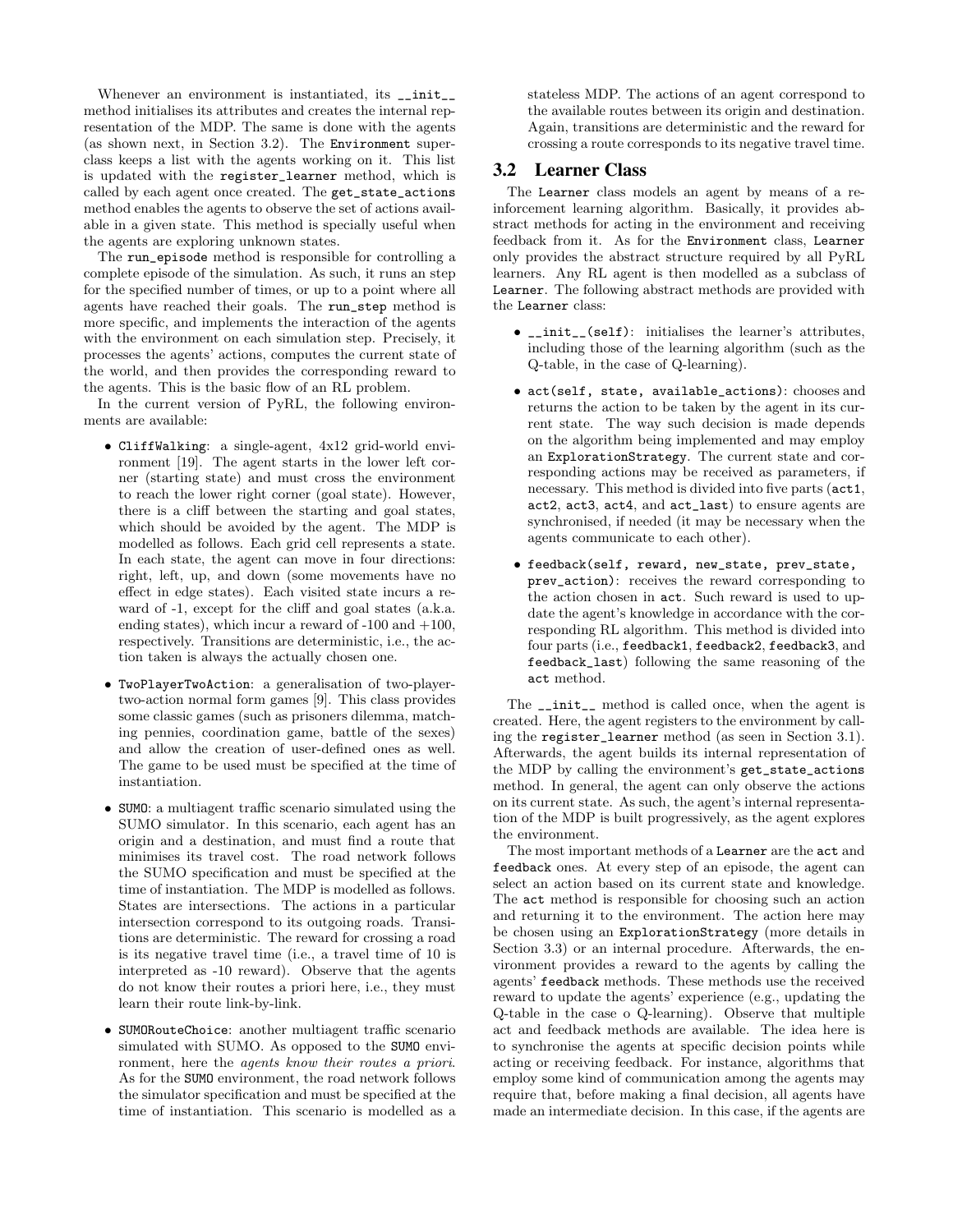not synchronised (e.g., if some of them have not made the intermediate decision), then the decision process may fail. To this regard, PyRL synchronises the agents by ensuring that all agents finish an act/feedback procedure (e.g., act1) before calling the next one (e.g., act2).

In the current version of PyRL, the following Learner classes are provided:

- QLeaner: uses the traditional Q-learning algorithm [21].
- WPL: implements Weighted Policy Learner [1], which is a gradient ascent learning algorithm.
- OPPORTUNE: based on the OPPORTUNE algorithm [12], in which agents communicate to coordinate their actions.

#### 3.3 ExplorationStrategy Class

The ExplorationStrategy class models an action selection mechanism for balancing exploration and exploitation. Specifically, it provides the choose method, which receives a set of actions and their expected values (e.g., Q-values) and chooses a single action based on specific criteria.

The current version of PyRL delivers the following action selection strategies (we refer the reader to [19] for more details on these strategies):

- EpsilonGreedy: implements the  $\epsilon$ -greedy exploration strategy. Here, a random action is chosen with probability  $\epsilon$  and a greedy (with highest Q-value) one with probability  $1 - \epsilon$ .
- Boltzmann: implements a soft-max action selection mechanism using the Boltzmann distribution. Here, the probability of an action is proportional to its value. Exploration and exploitation are balanced by means of parameter  $\tau$ .

## 4. EXAMPLES OF USE

In this section we present two examples on how to setup an experiment in PyRL. We start with the classic cliff walking scenario (Section 4.1) and then present a traffic scenario example (Section 4.2).

#### 4.1 Example 1: Cliff Walking

The cliff walking example is a single-agent, grid-world environment. Figure 2 presents the algorithm required for creating the example. The environment itself is created in line 2 and requires no additional parameters. An  $\epsilon$ -greedy exploration strategy is defined in line 5, with  $\epsilon$  starting with value 1.0 and being multiplied by a decay rate of 0.99 after each episode. A Q-learning agent is defined in lines 8 and 9. The agent is defined with a learning rate  $\alpha = 0.3$ , a discount factor  $\gamma = 0.9$ , and the exploration strategy defined in line 5. The agent's starting and ending states are also specified in the parameters to better control the end of the simulation. Finally, after all elements have been created, the simulation can be started. In lines 12 and 13, the simulation is run for 1,000 episodes. The basic output of this simulation is the reward of the agent along episodes, though other metrics can also be generated. Therefore, as seen in Figure 2, setting up a cliff walking example is simple and requires little effort.

```
# create a cliff walking environment
2 env = CliffWalking()
3
4 # define an exploration strategy
5 exp = EpsilonGreedy(1, 0.99)
6
7 # create a Q-learner
8 lrn = QLearner('A1', env, env.get_starting_state(),
9 env.get_goal_state(), 0.3, 0.9, exp)
10
11 # run 1,000 episodes
12 for i in xrange(1000):
13 env.run_episode()
```
Figure 2: Example of a Q-learning agent within the classic cliff walking scenario.

 # create a SUMO environment env = SUMO('network.sumocfg', 8813, True) 3 # create a WPL learner for each vehicle learners =  $[1]$  for vID in env.get\_vehicles\_ID\_list(): vDic = env.get\_vehicle\_dict(vehID) 8 learners.append(WPL(vID, env, vDic['origin'],<br>9 vDic['destination'])) vDic['destination'])) 10 # run 100 episodes for  $\sin x$  xrange(100): env.run\_episode(50000)

Figure 3: Example of WPL agents that must find their routes within a SUMO environment.

## 4.2 Example 2: Traffic Scenario

As for the traffic scenario, we present an example using the SUMO environment. This is a multiagent scenario, in which each agent must find a route that minimises the travel cost between its origin and destination. Observe that the agents do not know their routes a priori here. Hence, the agents may face cycles in their routes, especially in the beginning of the simulation. However, cycles tend to disappear as agents become experienced.

The algorithm required for creating and running a SUMO experiment is shown in Figure 3. The SUMO environment is created in line 2 of the algorithm, where 'network.sumocfg' represents a SUMO file (which defines the road network and other aspects of the simulation), 8813 is the port through which PyRL must communicate with SUMO simulator, and True means that a graphical interface (of the simulation) should be displayed. For each vehicle within the scenario (line 6), a WPL agent is defined and stored in a list (lines 8 and 9). The vehicles' properties (e.g., origin, destination) are obtained from the environment (as in line 7). No exploration strategy was specified for the WPL because it uses an internal probability vector for choosing actions. Finally, once all elements of the scenario have been created, the simulation can be started. In lines 12–13, the simulation is run for 100 episodes. The parameter used in the run\_episode method specifies that the simulation must be halted after 50,000 steps (this is especially useful in the first episodes, where the agents have little experience and may get stuck in cycles). The basic output of this simulation is the average travel time of the agents along episodes, though other met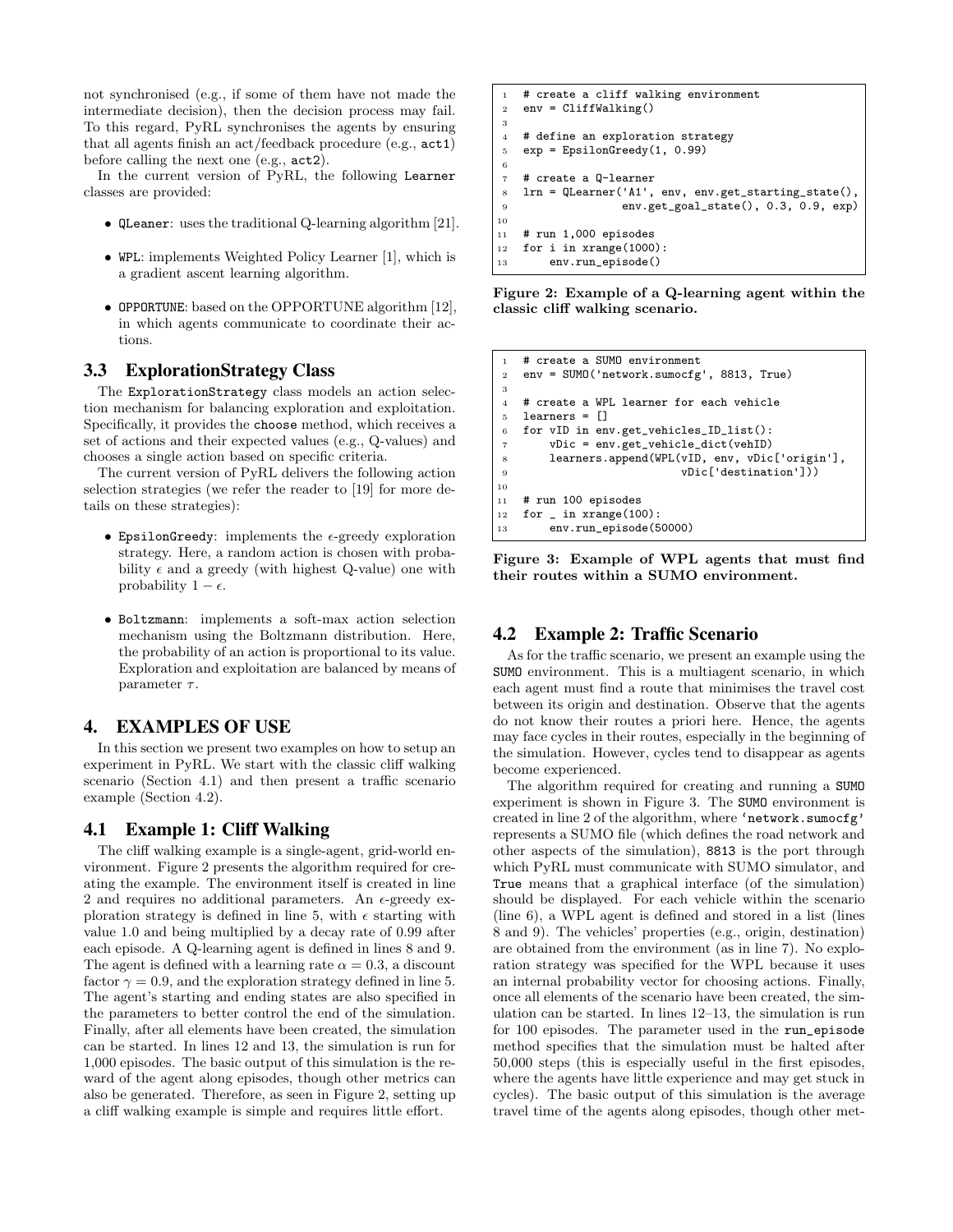rics can also be generated. As seen, PyRL facilitates the validation of RL algorithms in traffic settings, making it simple and straightforward. We remark that, even though a SUMO environment is much more complex than a CliffWalking one, the programming efforts required for setting up both environments is almost the same.

## 5. EXTENDING PYRL

We recall that PyRL is still under development. As such, only a few RL algorithms and validation scenarios are available. However, new modules are being developed for PyRL. Furthermore, PyRL can be easily extended with additional Environment, Learner and ExplorationStrategy modules. In fact, the ease of extending PyRL is one of its main advantages over PyBrain. Although PyBrain has more algorithms and validation scenarios than PyRL, extending it is more difficult because its code is excessively modularised. In this section, we present two simple examples on how to build a Learner and an Environment from scratch.

Our example consists in a stateless SimpleEnv environment with two actions actA and actB. The reward on actA is always 1.0 and on  $actB$  is  $1/x$ , with x representing the number of time actB was taken. Transitions are deterministic. We also create a learner SimpleAg, which chooses action uniformly at random and does not process the received reward. In other words, the agent is not actually learning.

Figure 4 presents the algorithm for creating the SimpleAg learner. We omit imports and unused abstract methods to enhance presentation. As seen, once created, the learner proceeds with the default Learner initialisation (line 3). For the ease of exposition, only the act\_last and feedback\_last are implemented. The act\_last procedure simply checks the available actions (line 6), then chooses one uniformly at random (line 7) and, finally, returns the chosen action together with its current state (line 8). The feedback\_last method, on the other hand, simply prints (line 11) the reward received for taking the action previously chosen. Observe that the learner is not actually learning, given the received reward is not being used to improve its knowledge.

The algorithm of the SimpleEnv environment is presented in Figure 5. Again, we omit imports and unused abstract methods to enhance presentation. Initially, the environment performs the default Environment initialisation (line 3) and creates an representation of the actions (line 4). Recall that actB's reward is a function of the number of times it was taken. Thus, the counter on line 5 keeps track of this number. At each step, the environment gets the only learner from its internal list of learners (line 15). The environment then gets and prints the agent's action (lines 16 and 17), computes the corresponding reward (lines 18–21), and provides it to the learner (line 22).

After the SimpleEnv and SimpleAg classes are defined, it remains to define the experiment and run the simulation. This is the simplest part, and is performed as in Figure 6.

## 6. CONCLUDING REMARKS

Validating multiagent reinforcement learning (MARL) approaches in real world problems is a challenging task. We presented PyRL – a Python Reinforcement Learning Library, which facilitates the development and validation of (MA)RL techniques. PyRL comprises different RL algorithms and validation scenarios (environments), and enables

```
1 class SimpleAg(Learner):
2 def __init__(self, name, env):
3 super(SimpleAg,self).__init__(name,env,self)
4
5 def act_last(self):
6 actions = self._env.get_state_actions()
7 rand = np.random.randint(len(actions))
8 return state, actions[rand]
9
10 def feedback_last(self, reward, new_state):
11 print 'Received reward of %f' % reward
```
Figure 4: Example of a simple Learner that chooses its actions randomly.

```
1 class SimpleEnv(Environment):
2 def _{-}init_{-}(self):
3 super(SimpleEnv, self).__init__()<br>4 self.actions = ['actA', 'actB']
          self. actions = ['actA', 'actB']5 self.calls_actB = 0
6
7 def get_state_actions(self, state=None):
8 return self.actions
9
10 def run_episode(self):<br>11 while True:
          while True:
12 self.run_step()
13
14 def run_step(self):
15 learner = self._learners.values()[0]
16 s, a = learner.act_last()
17 print 'Agent chosen %s' % a
18 r = 1.019 if a == 'actB':
20 self.calls_actB += 1
r = 1.0 / self.class\_actB22 learner.feedback_last(r, s)
```
Figure 5: Example of a simple stateless Environment with two actions actA and actB.

```
1 # creates the environment
2 env = SimpleEnv()
3
4 # creates the learner
5 learner = SimpleAg('A1', env)
6
7 # runs a single episode
   env.run_episode()
```
Figure 6: Example of an experiment employing a SimpleEnv environment and a SimpleAg learner.

the setup of experiments with little effort. The main advantage of PyRL as compared to other libraries refers to its link with the SUMO traffic simulator, thus delivering traffic-specific environments. We presented PyRL's architecture and discussed examples on how to use and extend it. Based on the examples, we demonstrated that setting up a complex traffic experiment in PyRL is as simple as setting up a classical cliff walking one.

PyRL is still under development. As such, our next step concerns extending PyRL with new modules. In the context of environments, we shall include a SUMO environment for managing traffic lights. As for the learners, we consider including other relevant RL algorithms/techniques,